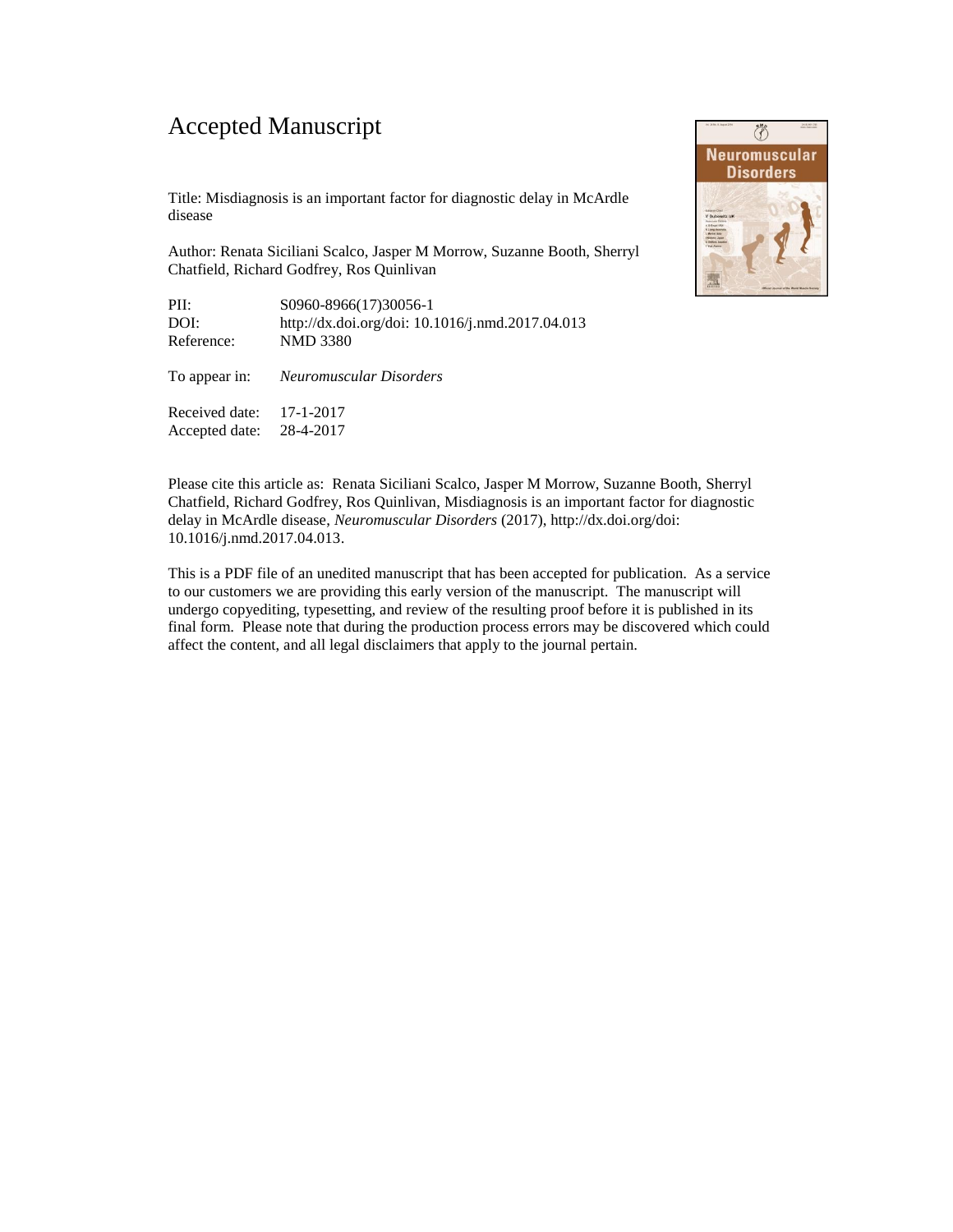Misdiagnosis in McArdle **Misdiagnosis is an important factor for diagnostic delay in McArdle disease** 

Renata Siciliani Scalco<sup>1,2</sup><sub>MD</sub>, Jasper M Morrow<sup>1</sup><sub>FRACP</sub>, Suzanne Booth<sup>1</sup><sub>BScN</sub>, Sherryl Chatfield<sup>1</sup><sub>MS</sub>, Richard Godfrey<sup>1,3</sup><sub>PhD</sub>, Ros Quinlivan<sup>1,4</sup><sub>MBBS, MD</sub>

- *1 MRC Centre for Neuromuscular Diseases and Department of Molecular Neuroscience, University College London Institute of Neurology and National Hospital for Neurology and Neurosurgery, Queen Square, London WC1N 3BG, UK*
- *2 CAPES Foundation, Ministry of Education of Brazil, Brasilia, DF, Brazil*
- *3 Centre for Human Performance, Exercise and Rehabilitation, Brunel University London, London UB8 3PH, UK*
- *4 Dubowitz Neuromuscular Centre, Great Ormond Street Hospital, London WC1N 3JH, UK*

#### **Corresponding author:**

Renata S. Scalco 8-11 Queen Square, WC1N 3BG, London, United Kingdom r.scalco@ucl.ac.uk Tel: 0203 448 8132 Fax: 0203 448 4725

**Acknowledgement:** The authors would like to thank Mr Andrew Wakelin for his great and inspiring work. The authors would also like to thank AGSD-UK, CAPES Foundation, Muscular Dystrophy Campaign and the Euromac Registry for their support.

This research did not receive any specific grant from funding agencies in the public, commercial, or not-for-profit sectors.

## **Highlights:**

- Correct diagnosis is rarely identified before adulthood in McArdle Disease
- A high frequency of misdiagnosis was seen in McArdle Disease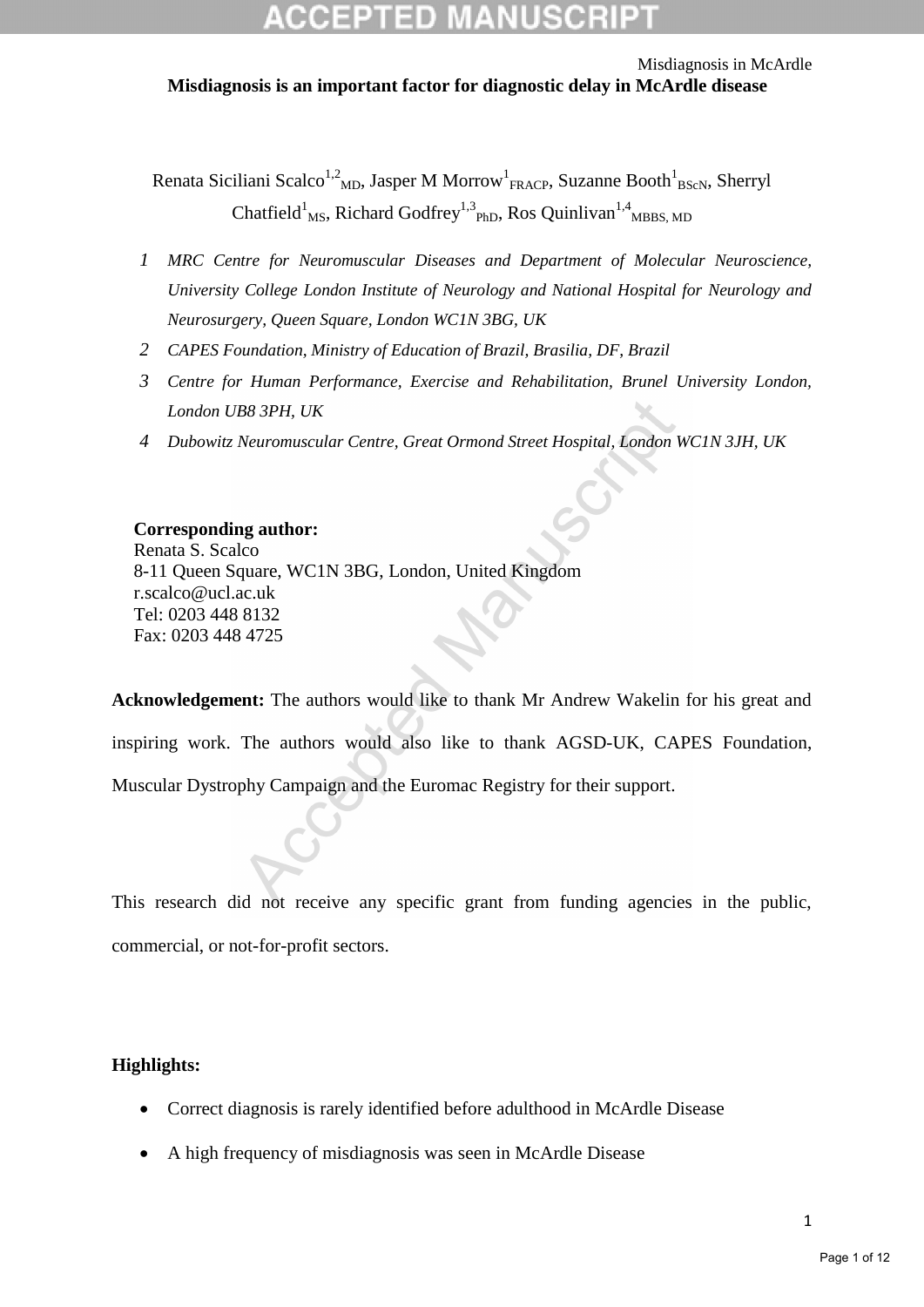- Misdiagnosis occurred more frequent during childhood years
- Misdiagnosis delays the implementation of appropriate advice and management

#### **Abstract**

Diagnosis of McArdle disease is frequently delayed by many years following the first presentation of symptoms to a health professional. The aim of this study was to investigate the importance of misdiagnosis in delaying diagnosis of McArdle disease. The frequency of misdiagnosis, duration of diagnostic delay, categories of misdiagnoses and inappropriate medical interventions were assessed in 50 genetically confirmed patients. The results demonstrated a high frequency of misdiagnosis (90%, n=45/50) most commonly during childhood years (67%; n=30/45) compared with teenage years and adulthood (teenage: n=7/45; adult n=5/45; not known n=3/45). The correct diagnosis of McArdle disease was rarely made before adulthood (median age of diagnosis 33 years). Thirty-one patients (62%) reported having received more than one misdiagnosis; with the most common were "growing pains" (40%, n=20) and "laziness / being unfit" (46%, n=23). A psychiatric/psychological misdiagnosis was significantly more common in females than males (females 6/20; males  $1/30$ ;  $p<0.01$ ). Of the 45 patients who were misdiagnosed, 21 (47%) received incorrect management.

This study shows that most patients with McArdle disease received an incorrect explanation of their symptoms providing evidence that misdiagnosis plays an important part in delaying implementation of appropriate medical advice and management to this group of patients.

**Key Words:** glycogen storage disease type V, McArdle Disease, growing pains, exercise intolerance, rhabdomyolysis, myoglobinuria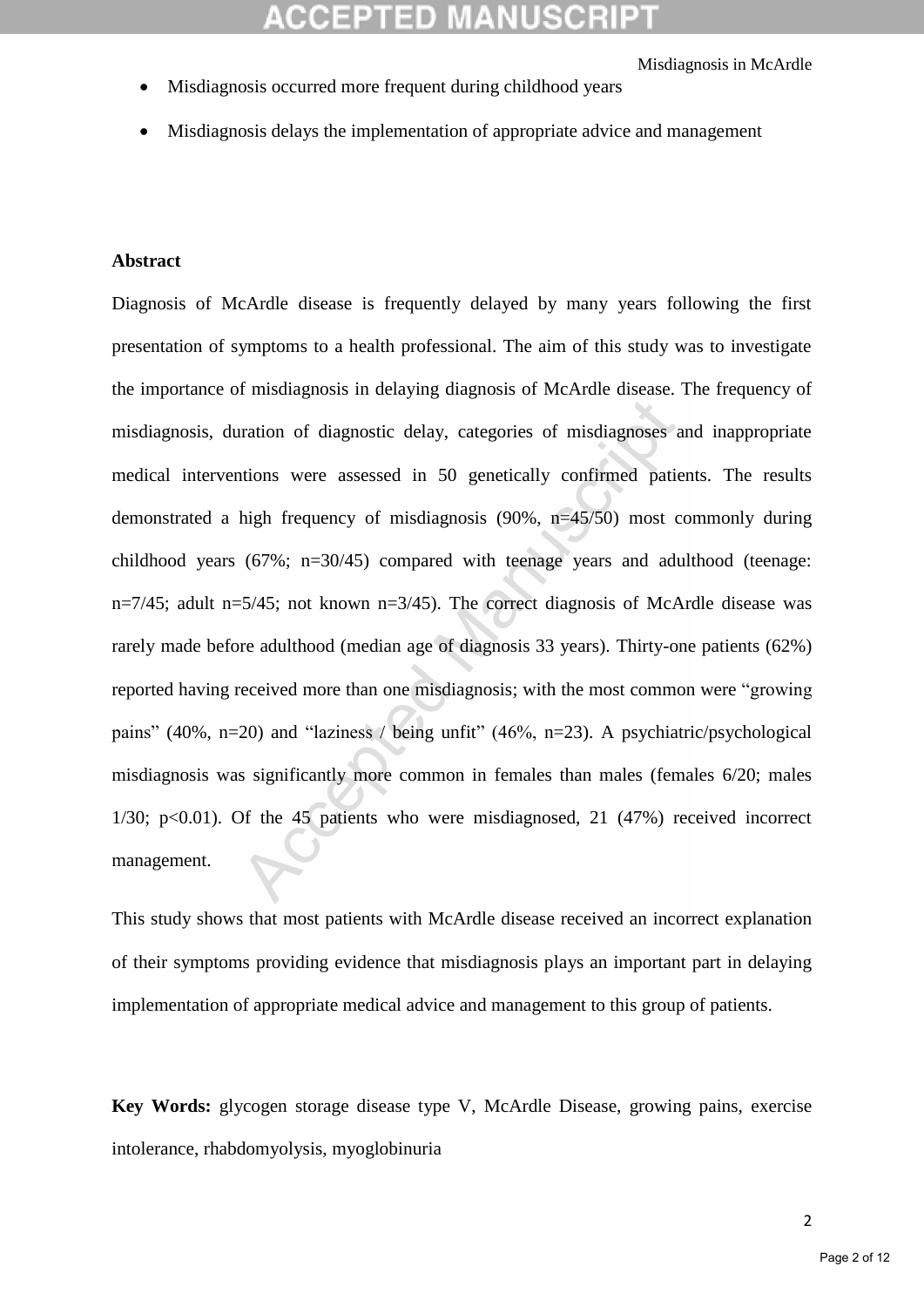#### CCEPTED ANUSCRI EXI

Misdiagnosis in McArdle

**Abbreviations:** AGSD-UK: Association for Glycogen Storage Disease; RM:

Rhabdomyolysis; GSDV: Glycogen Storage Disease type V – McArdle disease; UK: United

Kingdom

Accordition of Manuscript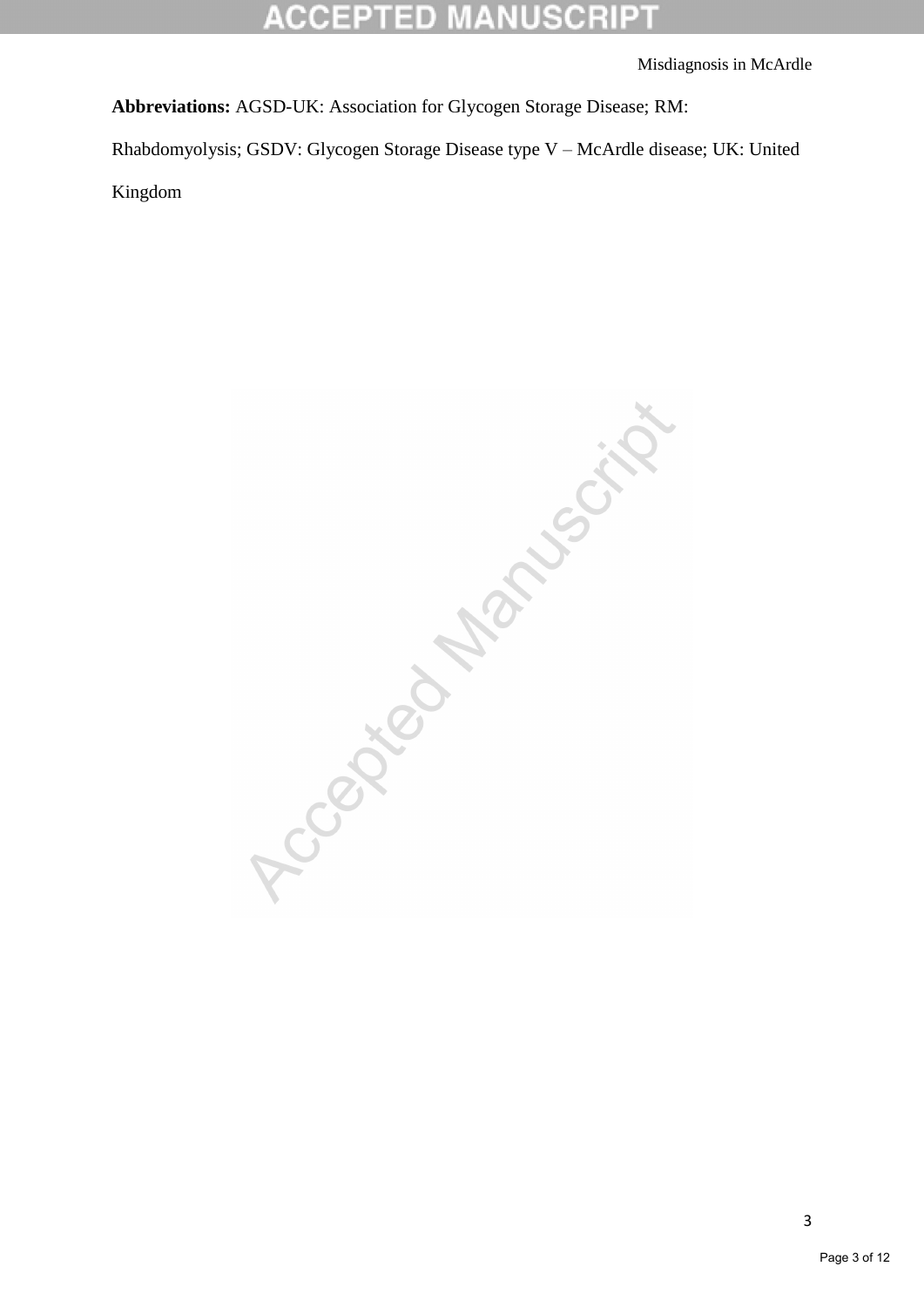Misdiagnosis in McArdle

## **INTRODUCTION:**

McArdle disease (GSDV) is an autosomal recessive disorder characterized by the absence of muscle glycogen phosphorylase. The enzyme deficit results in impaired muscle metabolism with symptoms such as exercise intolerance and muscle pain beginning in childhood. Muscle pain occurs within a few minutes of starting physical activity and can lead to muscle contracture and rhabdomyolysis (RM) if that activity persists or is more vigorous. Muscle contracture and RM in McArdle disease does not just follow exercise and can also be triggered by sustained isometric muscle contraction in everyday activities or 'unusual' circumstances.(1, 2) RM may result in potential lifethreatening complications requiring urgent hospital admission such as compartment syndrome and acute kidney failure (table 1).

Early diagnosis, ideally when the individual is still a child, is important to facilitate learning the life skills required to manage the condition and prevent RM.(3) Timely diagnosis facilitates appropriate screening, management and prevention of known comorbidities associated with the condition such as sedentariness and obesity.(4) Currently, a correct diagnosis frequently occurs years after first presentation of symptoms.(5-8) This could, in part, be due to its rarity, as doctors might not be familiar with the clinical hallmarks of the condition such as the *second wind* phenomenon, which occurs after about 8-10 minutes of aerobic activity when the symptoms of exercise intolerance (tachycardia, myalgia and fatigue) disappear and the patient can exercise more freely.

To investigate the consequences of disease misdiagnosis in McArdle disease patients, a service evaluation was performed to assess the frequency of misdiagnosis, the duration of diagnostic delay, the categories of misdiagnoses and inappropriate medical interventions.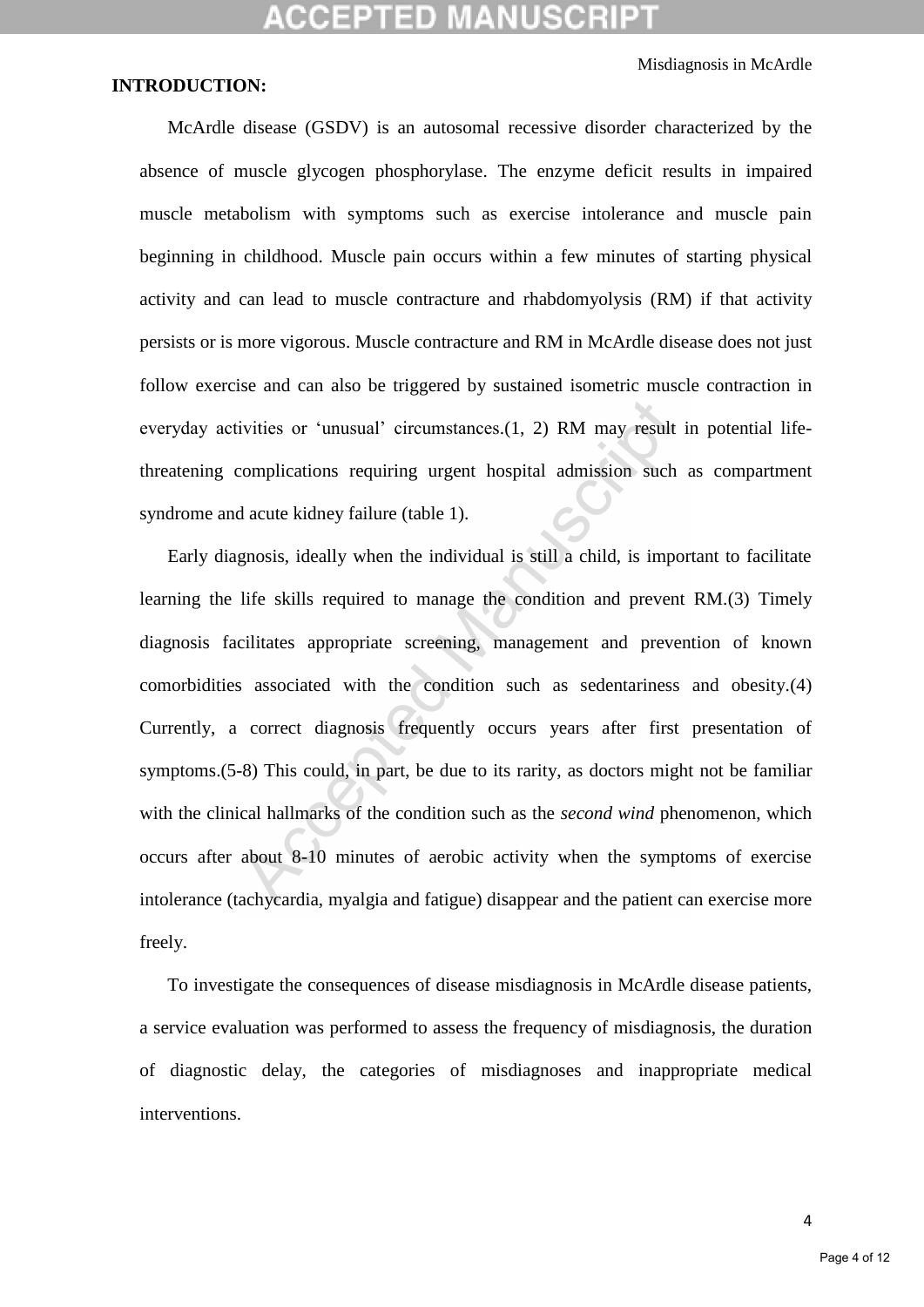## **CCEPTED MANUSCR**

Misdiagnosis in McArdle

## **MATERIAL AND METHODS:**

Clinical information from 50 consecutive patients with genetically confirmed GSDV (median age: 48.14; range: 16-73; 30 male, 20 female) was reviewed as part of service evaluation of a 'Nationally Commissioned Highly Specialized McArdle's Disease Service' based in London. The study was registered and approved by the Hospital's internal review board / audit committee. As this was a service evaluation, informed consent was not required. Detailed data on diagnosis and misdiagnosis is routinely collected as part of patients' assessment at the UK Specialised service. Further information is also available on NHS referral documentation and GP records / referral letter. Data related to onset of symptoms, year of diagnosis and related misdiagnoses, self-perception of GSDV symptoms and incorrect treatment prescription were collected via medical notes review and patients' personal experience reports using a standardised pre-agreed data extraction form. All data were anonymised, individual details and precise description of various misdiagnoses and incorrect treatment that could potentially identify an individual was omitted. In patients where more than one misdiagnosis had occurred, we reported data based on the age at the first misdiagnosis. Non-parametric data are summarised as median (range). Categorical data are summarised as percentages. Gender differences were assessed using Mann-Whitney U tests for continuous variables and Chisquared tests for proportions.

## **RESULTS:**

The frequency of misdiagnosis in patients with GSDV was 90% (n= 45/50). First misdiagnosis most frequently occurred during childhood years (67%; n=30/45), less frequently during teenage years or adulthood (teenage:  $n=7/45$ ; adult  $n=5/45$ ; not known n=3/45). However, ongoing or additional misdiagnoses were common through adult years with the median age of correct diagnosis being 33 years (range 6-70). The median delay in correct diagnosis of GSDV was 29 years (range 0 to 68). The median time from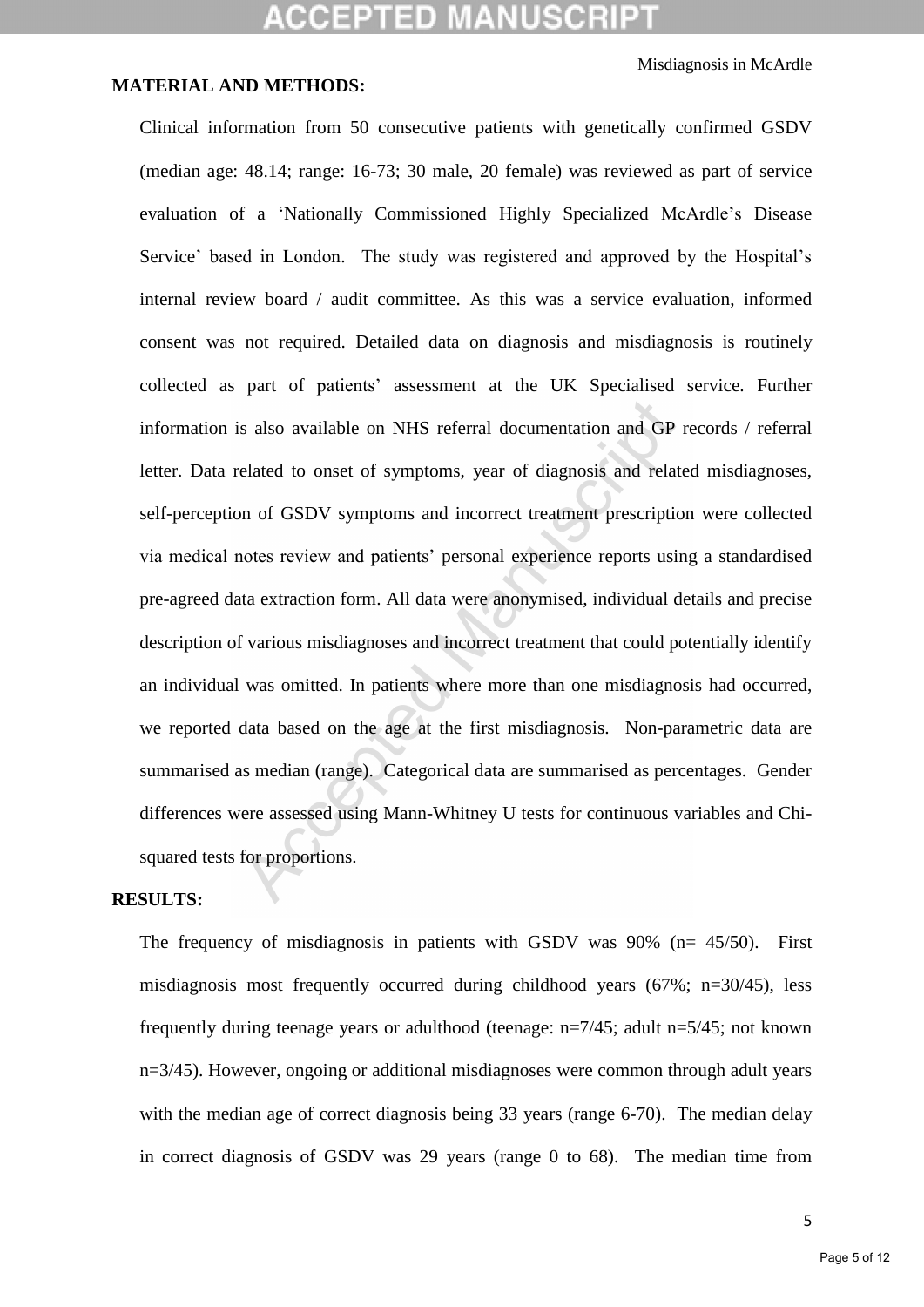## (CELLED)

Misdiagnosis in McArdle

symptom onset to receiving the first misdiagnosis was 3 years (range 0-67). The median time from the misdiagnosis to correct diagnosis was 23 years (range 1-62). There were no significant gender differences in any of these parameters. The diagnostic delay from the first symptoms to the correct diagnosis appeared to decrease over the decades (figure 1A). This decrease was associated with an increase in GSDV diagnostic rates with time (Figure 1B).

Thirty-one patients (62%) reported having received more than one misdiagnosis, with "growing pains" (40%, n=20) and "laziness / being unfit" (46%, n=23), representing the most common misdiagnoses (figure 2). A psychiatric/psychological misdiagnosis was significantly more common in females than males (females  $6/20$ ; males  $1/30$ ;  $p<0.01$ ), but there weren't significant gender differences in the other categories. Notably six patients self-diagnosed their GSDV following library or internet searches. Of the 45 patients who were misdiagnosed, 21 (47%) received incorrect management with 13 (29%) receiving inappropriate exercise training advice (e.g. being advised to ignore symptoms of pain during exercise, or alternatively, being advised to avoid exercise altogether) and 12 (27%) received another medical intervention including antibiotic prescription, sternum surgery, tonsillectomy and invasive procedures such as cystoscopy.(2) Inappropriate exercise prescription that was too intense following a misdiagnosis of "laziness / being unfit" resulted in muscle damage and RM in a few patients. A few patients reported that, prior to diagnosis, bullying at school was a problem especially during physical education lessons, causing further emotional stress.

#### **DISCUSSION:**

A correct diagnosis is rarely identified before adulthood in people with GSDV with a median age of diagnosis of 33 years, despite symptoms starting at a median of 3 years of age. This study shows that most patients with GSDV will have sought medical assessment during childhood but received an incorrect explanation of their symptoms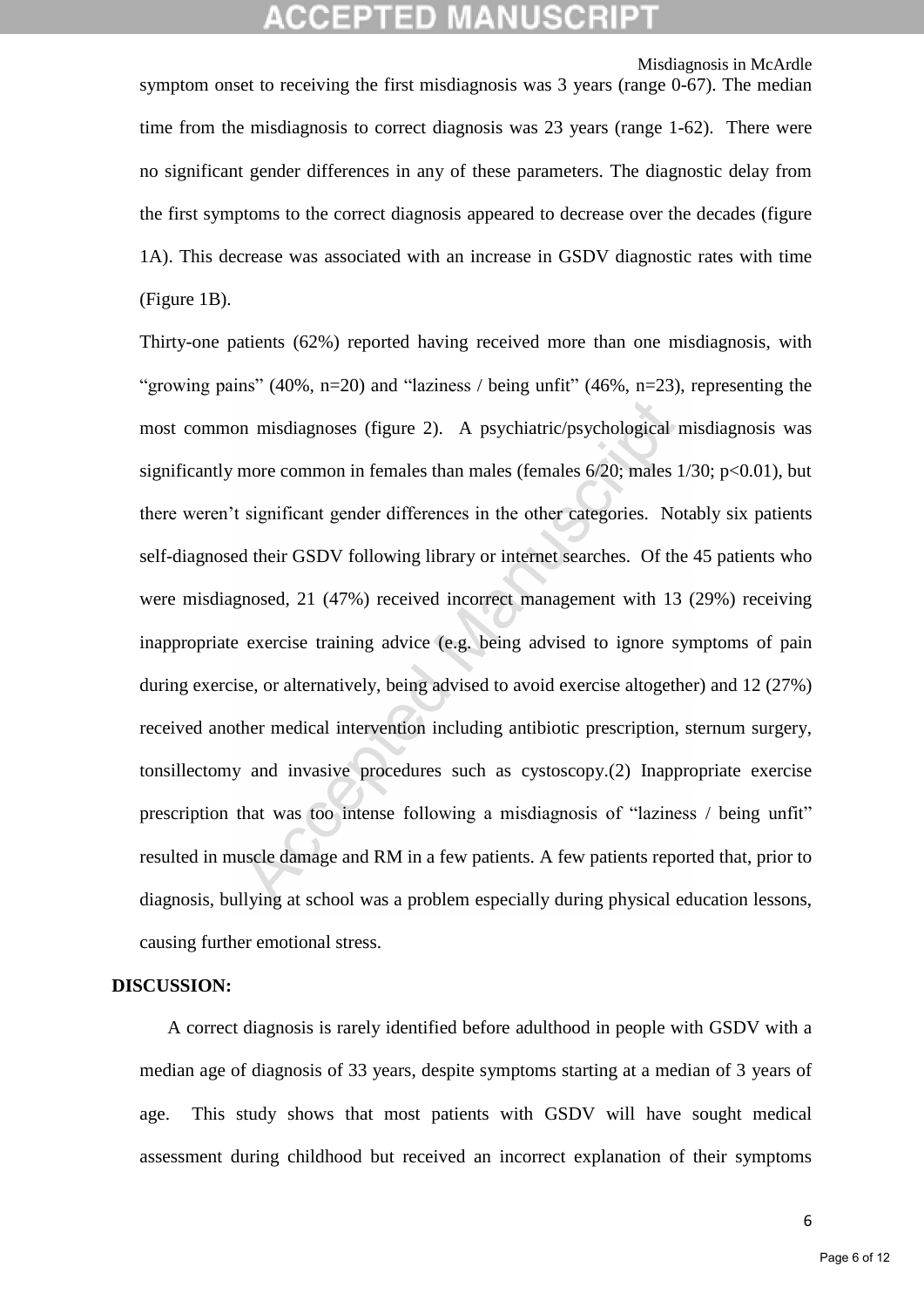## **MANUSCR**

Misdiagnosis in McArdle

providing evidence that misdiagnosis plays an important part in delaying correct diagnosis and implementation of appropriate medical advice. The median diagnostic delay in patients with GSDV was 29 years, which is in accord with age of diagnosis reported worldwide, usually between the  $2<sup>nd</sup>$  to  $5<sup>th</sup>$  decades.(5-8) Prevention of lifethreatening complications such as acute RM, through timely diagnosis and appropriate management of the condition, has obvious health benefits, but also wider benefits to the healthcare economy by reducing the need for critical care admissions and avoiding costly treatment plans that may be associated with diagnostic errors.

In the UK, the time from first symptoms to diagnosis has decreased in recent decades. This could be explained by increased awareness of the condition and the development of a National service funded by the NHS. GSDV was first described in 1951.(9) Originally, diagnosis was made by forearm exercise test showing no rise in lactate and a muscle biopsy showing absent staining for muscle glycogen phosphorylase. Genetic diagnosis (*PYGM*) became available from the late 1990s. In the UK and northern Europe up to 85% of the GSDV population can be diagnosed by screening the two most common mutations (p.Arg50X and p.Gly205Ser), which is cheap and efficient costing only £120.(8). More recently, next generation sequencing panels for Glycogen Storage Diseases and disorders associated with RM have become available facilitating the genetic investigation of people presenting with exercise intolerance and/or recurrent RM.(10) In addition, the Nationally Commissioned highly specialised multi-disciplinary service for diagnosis and management of people with GSDV, first established in 2012, has had a positive impact in dissemination and training health care professionals. Establishing this highly specialized service has also resulted in faster diagnosis and, improved patient care with a documented reduction in McArdle disease related complications.(4) Public awareness of the condition has also improved as a result of the work of the Association for Glycogen Storage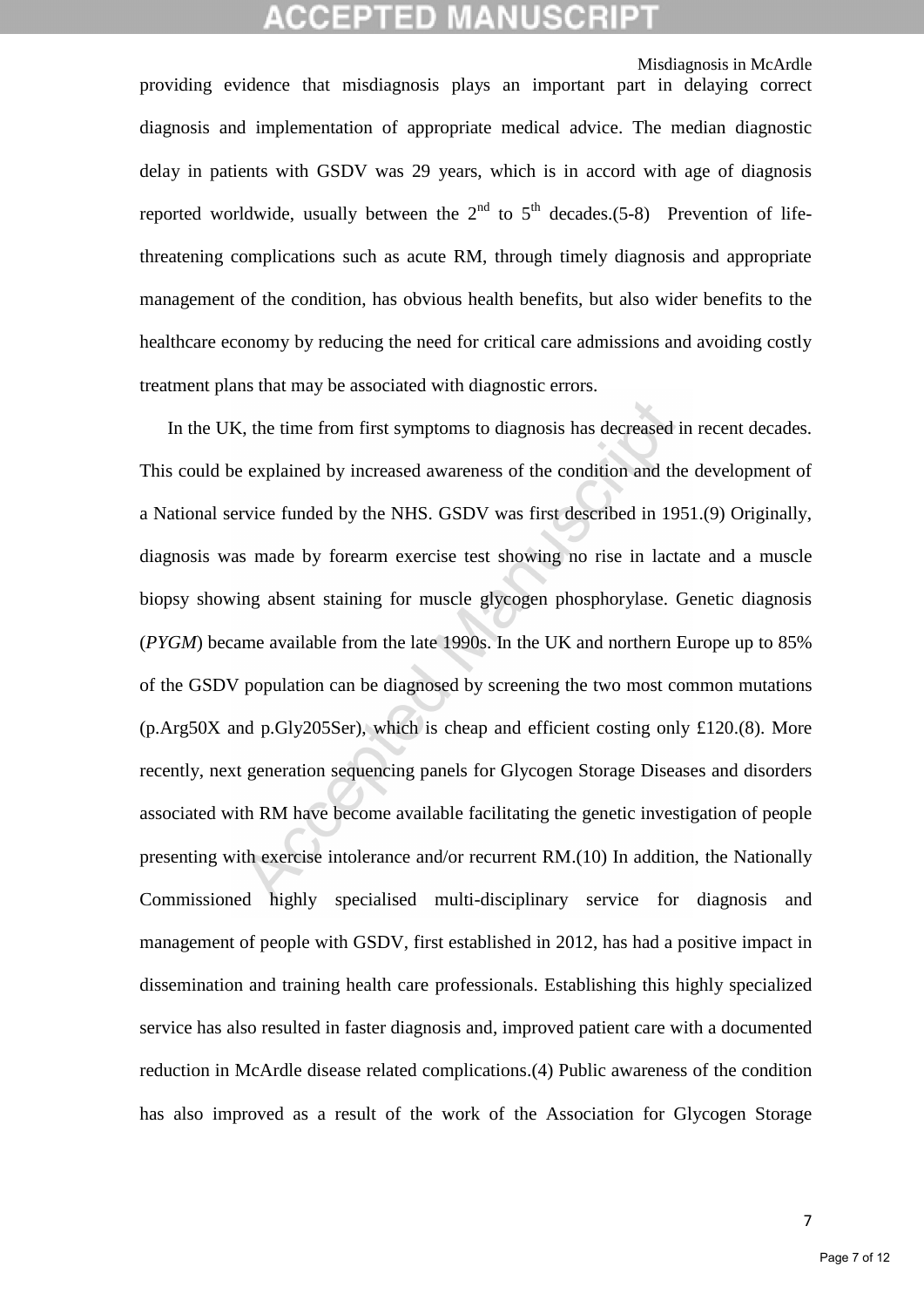Misdiagnosis in McArdle

Disease–UK (AGSD-UK) created in 1986.(11) AGSD-UK has provided support to patients in clinic, organised walking courses and produced videos and publications.(12)

Thus, improvements in the genetic diagnostic techniques, the creation of the highly specialised service and the AGSD-UK have positively contributed to the increase in early diagnosis. Measures to improve the diagnosis of GSDV such as dissemination and training were also implemented in Europe by the Euromac registry and network funded by the Health Programme of the European Union.(13-15)

Even though data presented here confirmed that people are being diagnosed with GSDV earlier in life, which seems to correlate with a decrease in the diagnostic delay, we are unable to confirm how many patients are still undiagnosed. Recall bias regarding personal experiences from patients' past medical history is also a limitation of this study. Data acquired by the Euromac registry will help to confirm the accuracy of the collected data and help to determine if the decreasing trend is consistent.

#### **CONCLUSIONS:**

In summary, misdiagnosis plays an important role in delaying GSDV diagnosis. Addressing misdiagnosis may be an issue of education since GSDV is a rare disorder. Efforts made to increase the awareness of the condition in the UK as summarised in this report suggest a positive impact in reducing the diagnostic delay.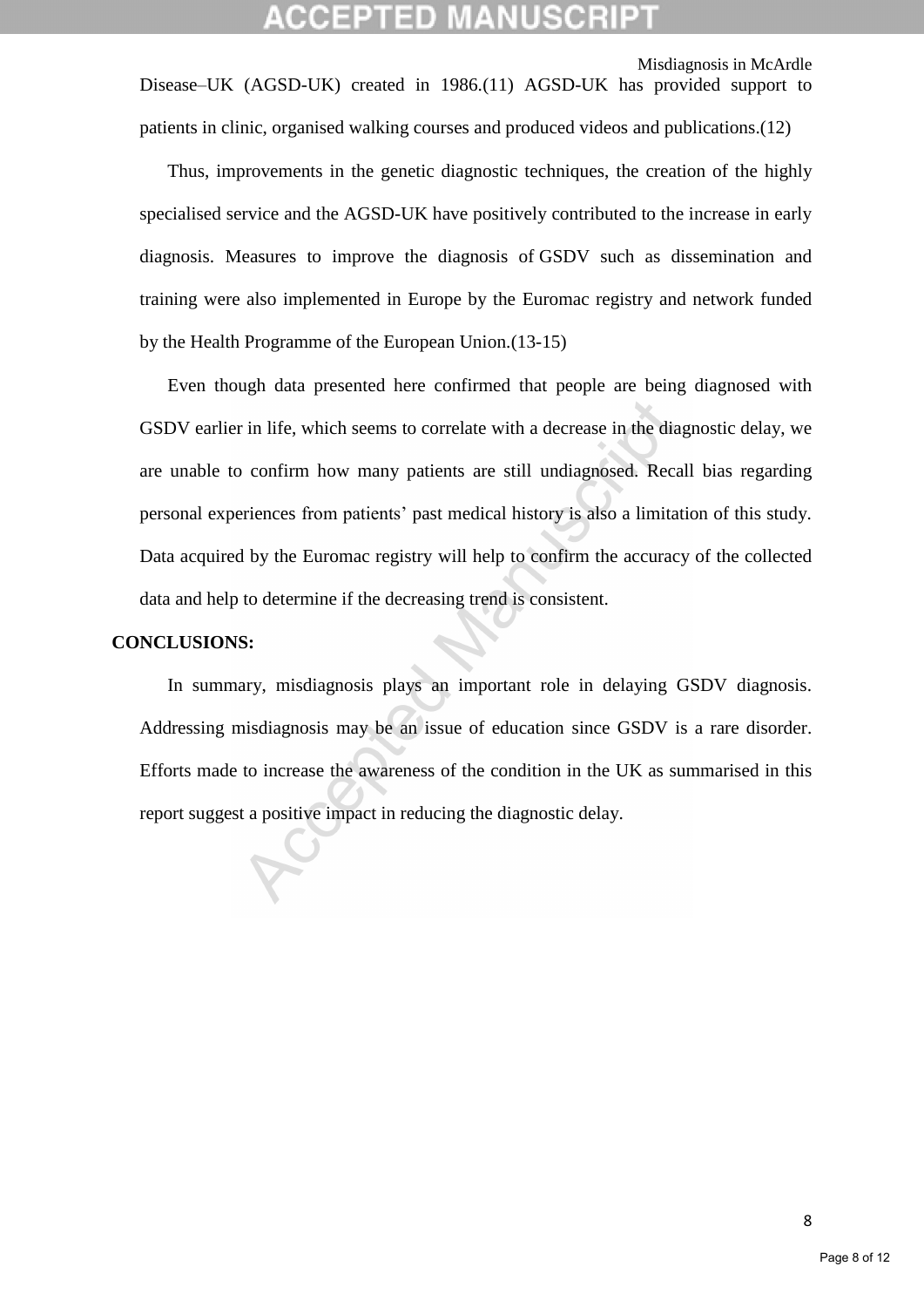# 12TED)

#### Misdiagnosis in McArdle

## **REFERENCES**

1. Brady S, Godfrey R, Scalco RS, Quinlivan RM. Emotionally-intense situations can result in

rhabdomyolysis in McArdle disease. BMJ case reports. 2014;2014.

2. Scalco RS, Chatfield S, Junejo MH, Booth S, Pattni J, Godfrey R, et al. McArdle Disease Misdiagnosed as Meningitis. The American journal of case reports. 2016;17:905-8.

3. Nogales-Gadea G, Santalla A, Ballester-Lopez A, Arenas J, Martin MA, Godfrey R, et al. Exercise and Preexercise Nutrition as Treatment for McArdle Disease. Medicine and science in sports and exercise. 2016;48(4):673-9.

4. Scalco RS, Blooth S, Ellerton C, Godfrey R, Kahraman A, Wigley R, et al. P111 Effect of a multi-disciplinary approach to diagnosis and management for non-lysosomal skeletal muscle glycogen storage disorders. Neuromuscular Disorders. 2016;26, Supplement 1:S38.

5. Lucia A, Ruiz JR, Santalla A, Nogales-Gadea G, Rubio JC, Garcia-Consuegra I, et al. Genotypic and phenotypic features of McArdle disease: insights from the Spanish national registry. Journal of neurology, neurosurgery, and psychiatry. 2012;83(3):322-8.

6. Santalla A, Nogales-Gadea G, Blázquez Encinar A, Vieitez I, González-Quintana A, Serrano-Lorenzo P, et al. Genotypic and phenotypic features of all Spanish patients with McArdle disease: A 2016 update. BMC Genomics 2017. 2017;(in press).

7. Quinlivan R, Vissing J. 144th ENMC International Workshop: Outcome Measures in McArdle Disease, 29 September-1 November 2006, Naarden, The Netherlands. Neuromuscul Disord. 2007;17(6):494-8.

8. Quinlivan R, Buckley J, James M, Twist A, Ball S, Duno M, et al. McArdle disease: a clinical review. Journal of neurology, neurosurgery, and psychiatry. 2010;81(11):1182-8.

9. Mc AB. Myopathy due to a defect in muscle glycogen breakdown. Clinical science. 1951;10(1):13-35.

10. Scalco RS, Gardiner AR, Pitceathly RD, Zanoteli E, Becker J, Holton JL, et al. Rhabdomyolysis: a genetic perspective. Orphanet journal of rare diseases. 2015;10:51.

11. Wakelin A. Association for Glycogen Storage Disease (UK) UK1986 [Available from: [http://www.agsd.org.uk.](http://www.agsd.org.uk/)

12. Wakelin A. In: Wakelin A, editor. 101 Tips for a good life with McArdle disease Association for Glycogen Storage Diseases: AGSD-UK; 2013.

13. EUROMAC. EUROMAC registry of patients with McArdle Disease and other rare glycogenolytic disorders with exercise intolerance 2013 [Available from: [www.euromacregistry.eu.](http://www.euromacregistry.eu/) 14. EUROMAC. EUROMAC Registry Introduction 2013 [Available from: [http://www.youtube.com/watch?v=NXvmRGLcIy8.](http://www.youtube.com/watch?v=NXvmRGLcIy8)

15. Quinlivan R, Lucia A, Scalco RS, Santana A, Parini J, Godfrey R, et al. Report on the EUROMAC McArdle Exercise Testing Workshop, Madrid, Spain, 11-12 July 2014. Neuromuscular Disorders. 2015;25(9):739-45.

16. Scalco RS, Chatfield S, Godfrey R, Pattni J, Ellerton C, Beggs A, et al. From exercise intolerance to functional improvement: the second wind phenomenon in the identification of McArdle disease. Arquivos De Neuro-Psiquiatria. 2014;72(7):538-41.

17. Buckley JP, Quinlivan RM, Sim J, Eston RG, Short DS. Heart rate and perceived muscle pain responses to a functional walking test in McArdle disease. Journal of sports sciences. 2014;32(16):1561-9.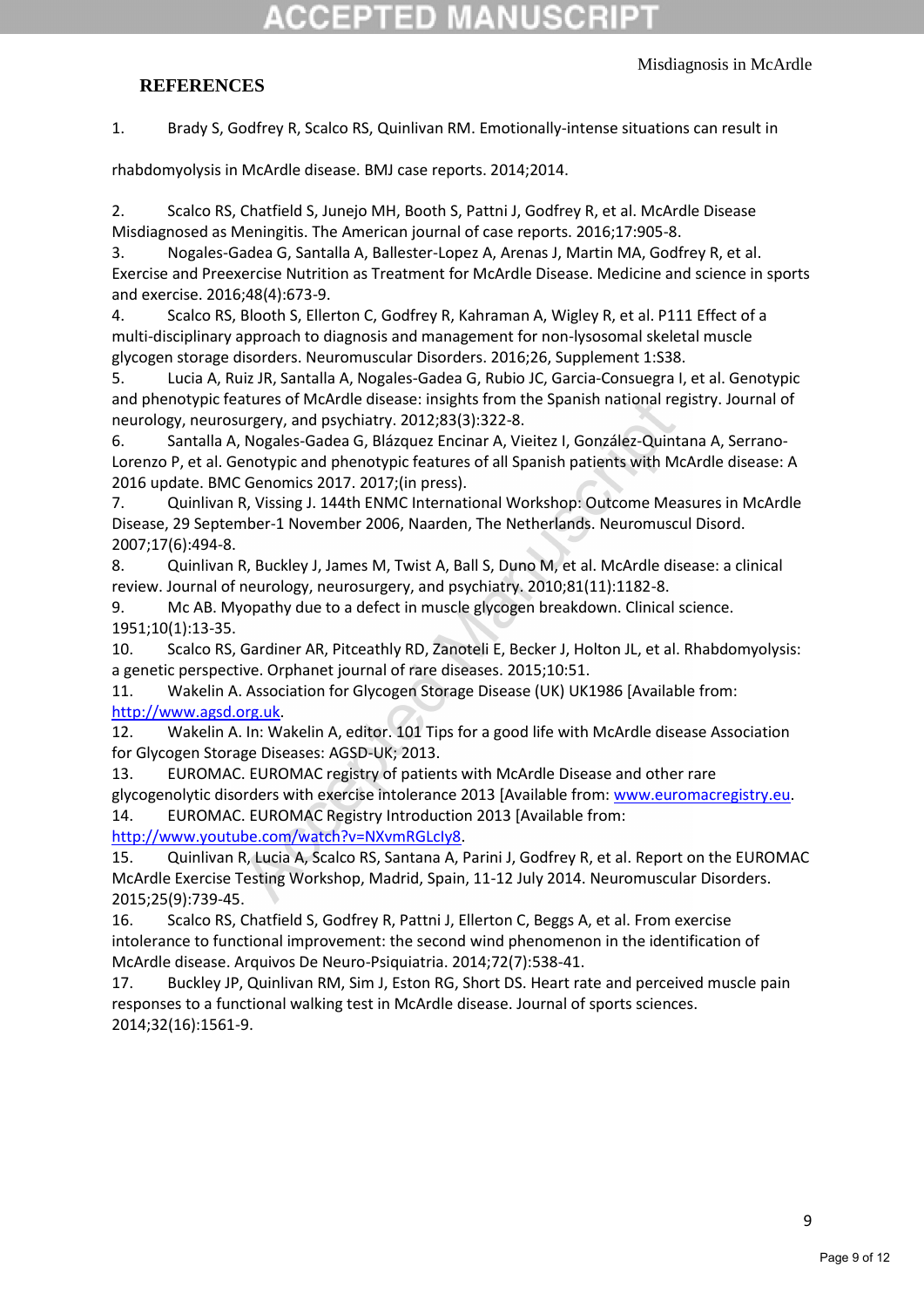## D

Misdiagnosis in McArdle



year of first symptoms increases; however patients with recent onset of symptoms who are yet to be diagnosed will not have been captured. There is a dramatic increase in number of diagnoses made after genetic testing became available in the late 1990s with 9 diagnoses made from 1990 to 2000; and 19 from 2000 to 2010. Figure 1B: Scatter plot of year of first symptoms versus year of diagnosis.

Figure 1A: Scatter plot of year of first symptoms versus delay from first symptoms to diagnosis. Diagnostic delay reduces as the versus delay reduces and in the content of year of symptoms who are yet to be diagnosed will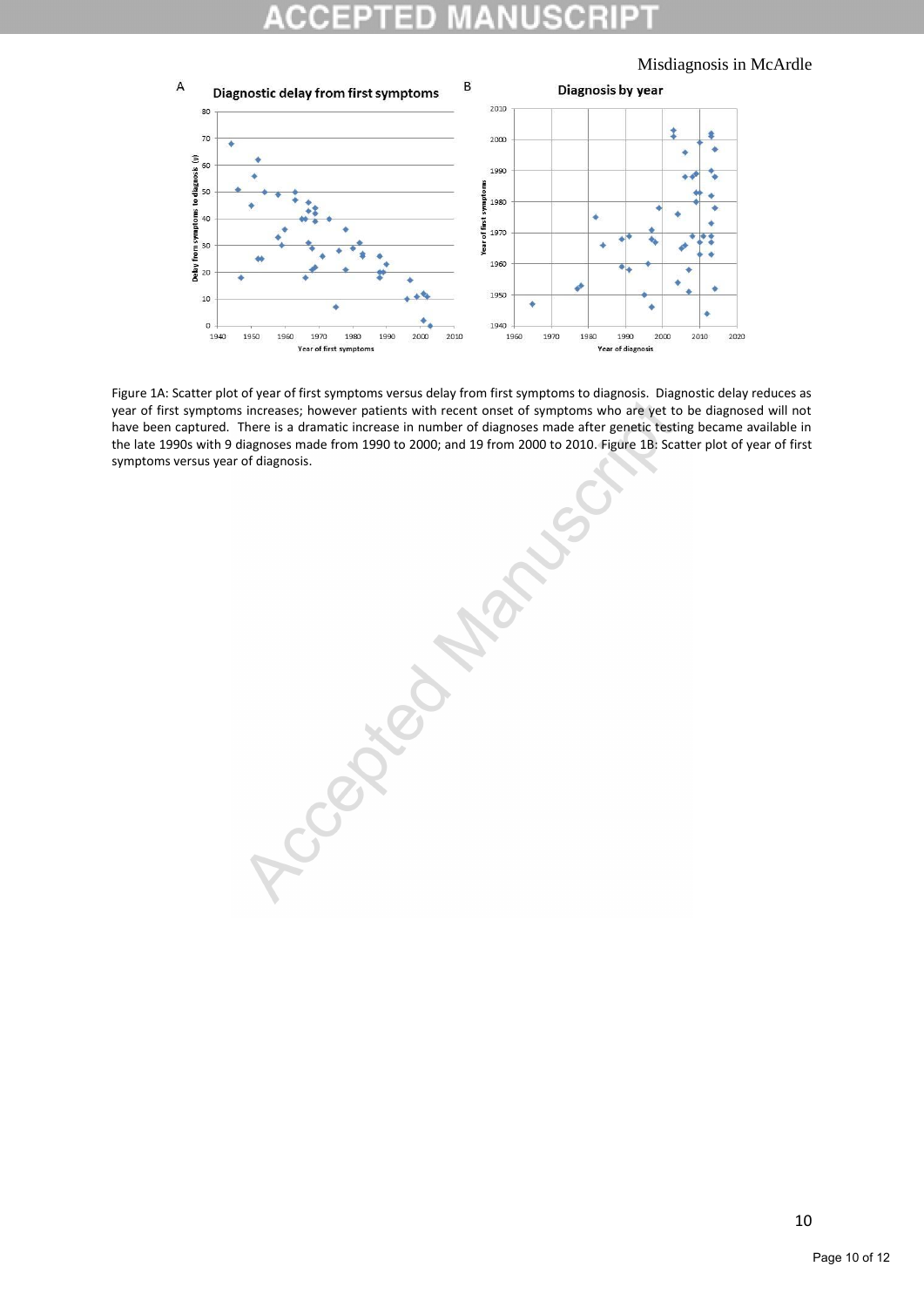#### Misdiagnosis in McArdle

#### **Misdiagnosis According to Categories**



**Figure 2** The total number of times misdiagnoses were reported by 45 genetically confirmed McArdle disease patients according to the categories of misdiagnosis and gender (female: dark grey, male: diagonal stripes). Several patients reported more than one misdiagnosis, and so the total frequency exceeded the number of assessed patients. RHEUM: rheumatic disorders; PSYCH: psychological conditions; NMD: neuromuscular diseases

LCC